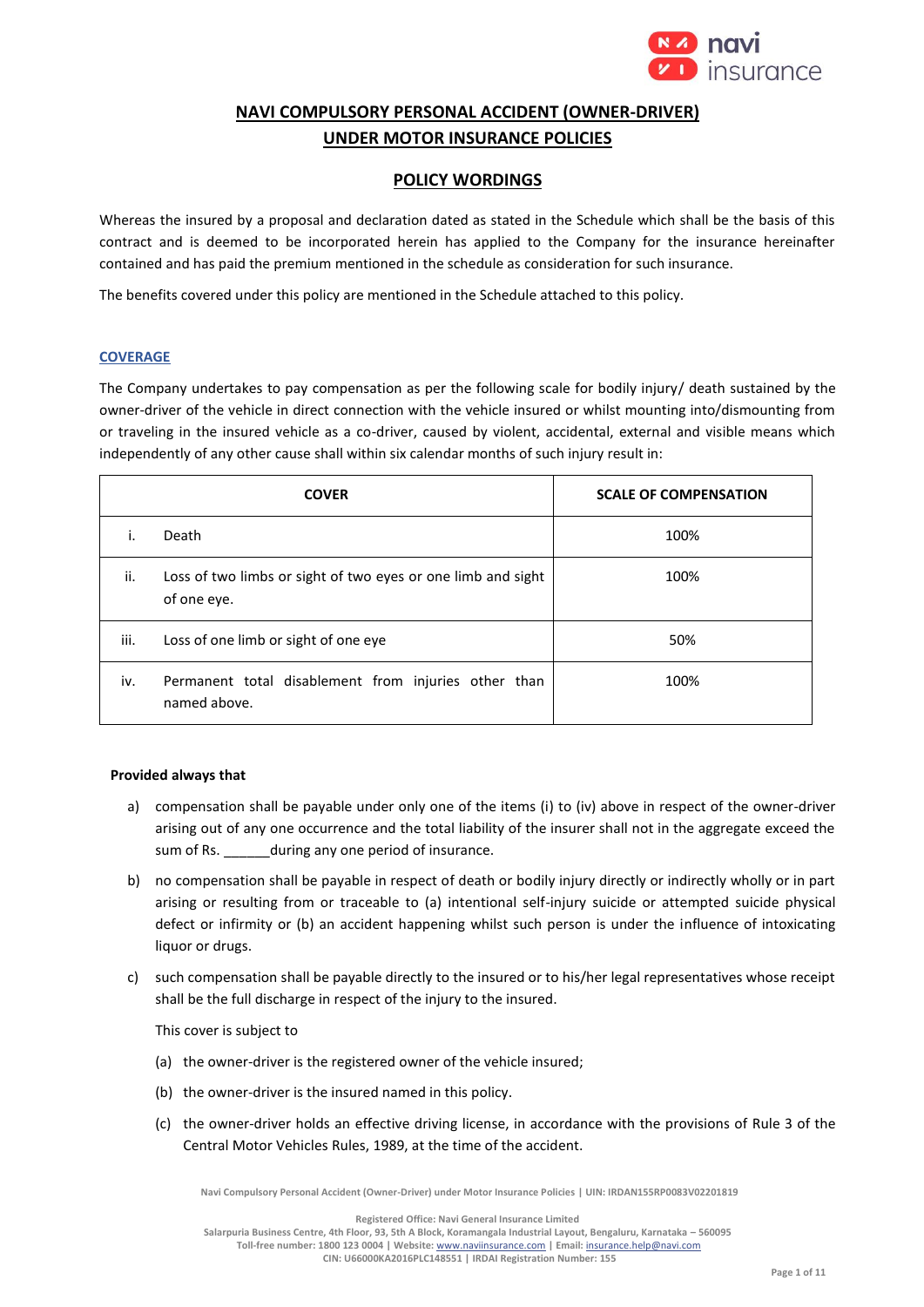

## **GENERAL EXCEPTIONS**

The Company shall not be liable under this Policy in respect of

- 1. any accidental loss or damage and/or liability caused sustained or incurred outside the geographical area;
- 2. any claim arising out of any contractual liability;
- 3. any accidental loss damage and/or liability caused sustained or incurred whilst the vehicle insured herein is
	- (a) being used otherwise than in accordance with the 'Limitations as to Use'

#### or

(b) being driven by or is for the purpose of being driven by him/her in the charge of any person other than a Driver as stated in the Driver's Clause.

4. (a) Any accidental loss or damage to any property whatsoever or any loss or expense whatsoever resulting or arising there from or any consequential loss

(b) any liability of whatsoever nature directly or indirectly caused by or contributed to by or arising from ionising radiations or contamination by radioactivity from any nuclear fuel or from any nuclear waste from the combustion of nuclear fuel. For the purpose of this exception combustion shall include any self-sustaining process of nuclear fission.

- 5. Any accidental loss or damage or liability directly or indirectly caused by or contributed to by or arising from nuclear weapons material.
- 6. Any accidental loss damage and/or liability directly or indirectly or proximately or remotely occasioned by contributed to by or traceable to or arising out of or in connection with war, invasion, the act of foreign enemies, hostilities or warlike operations (whether before or after declaration of war) civil war, mutiny rebellion, military or usurped power or by any direct or indirect consequence of any of the said occurrences and in the event of any claim hereunder the insured shall prove that the accidental loss damage and/or liability arose independently of and was in no way connected with or occasioned by or contributed to by or traceable to any of the said occurrences or any consequences thereof and in default of such proof, the Company shall not be liable to make any payment in respect of such a claim.

## **CONDITIONS**

This Policy and the Schedule shall be read together and any word or expression to which a specific meaning has been attached in any part of this Policy or of the Schedule shall bear the same meaning wherever it may appear.

- 1. Notice shall be given in writing to the Company immediately in the event of any claim and thereafter the insured shall give all such information and assistance as the Company shall require. Every letter claim writ summons and/or process or copy thereof shall be forwarded to the Company immediately on receipt by the insured.
- 2. The Company may cancel the policy by sending Fifteen days' notice by recorded delivery to the insured at insured's last known address and in such event will return to the insured the premium paid less the pro rata portion thereof for the period the Policy has been in force or the policy may be cancelled at any time by the insured on fifteen days' notice by recorded delivery and provided no claim has arisen during the currency of the policy, the insured shall be entitled to a return of premium less premium at the Company's Short Period rates for the period the Policy has been in force. Return of the premium by the company will be subject to retention of the minimum premium of Rs.100/- (or Rs.25/- in respect of vehicles specifically designed/modified for use by blind/handicapped/mentally challenged persons).

**Navi Compulsory Personal Accident (Owner-Driver) under Motor Insurance Policies | UIN: IRDAN155RP0083V02201819**

**Registered Office: Navi General Insurance Limited**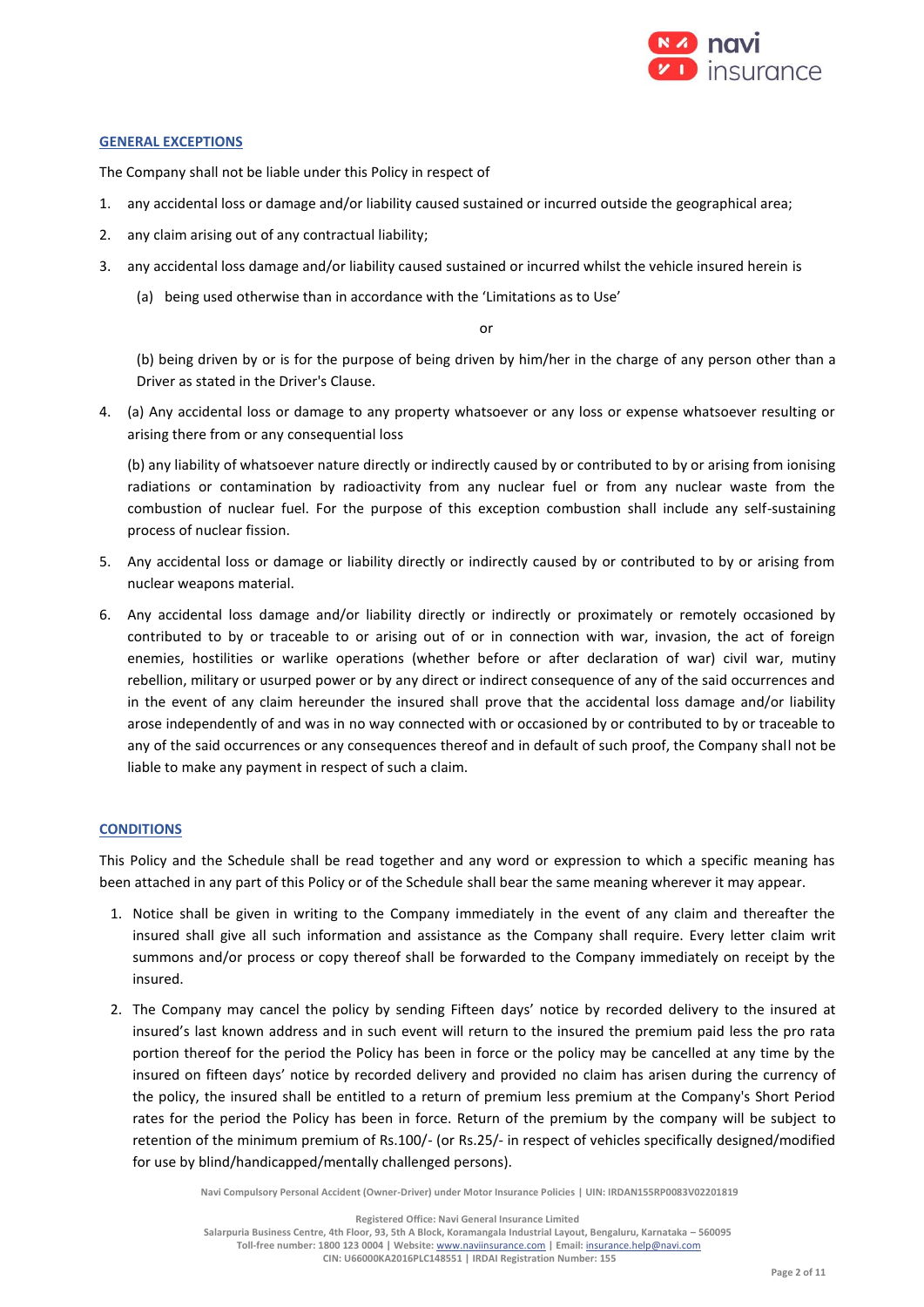

**Short period rate of cancellation will be as per table below**:

| <b>Short Period Premium Rate Table</b> |
|----------------------------------------|
|----------------------------------------|

| <b>PERIOD</b>                                 | % OF ANNUAL PREMIUM RATE  |
|-----------------------------------------------|---------------------------|
| Not exceeding 1 month                         | 20%                       |
| Exceeding 1 month but not exceeding 2 months  | 30%                       |
| Exceeding 2 months but not exceeding 3 months | 40%                       |
| Exceeding 3 months but not exceeding 4 months | 50%                       |
| Exceeding 4 months but not exceeding 5 months | 60%                       |
| Exceeding 5 months but not exceeding 6 months | 70%                       |
| Exceeding 6 months but not exceeding 7 months | 80%                       |
| Exceeding 7 months but not exceeding 8 months | 90%                       |
| Exceeding 8 months                            | Full annual premium/ rate |

3. If any dispute or difference shall arise as to the quantum to be paid under this policy (liability being otherwise admitted), such difference shall independent of all other questions be referred to the decision of a sole arbitrator to be appointed in writing by the parties to the dispute or if they cannot agree upon a single arbitrator within 30 days of any party invoking Arbitration, the same shall be referred to a panel of three arbitrators comprising two arbitrators one to be appointed by each of the parties to the dispute / difference, and a third arbitrator to be appointed by such two arbitrators who shall act as the presiding arbitrator and Arbitration shall be conducted under and in accordance with the provisions of the Arbitration and Conciliation Act, 1996.

It is clearly agreed and understood that no difference or dispute shall be referable to Arbitration as hereinbefore provided, if the Company has disputed or not accepted liability under or in respect of this policy.

It is hereby expressly stipulated and declared that it shall be condition precedent to any right of action or suit upon this policy that the award by such arbitrator/ arbitrators of the amount of the loss or damage shall be first obtained.

It is also hereby further expressly agreed and declared that if the Company shall disclaim liability to the insured for any claim hereunder and such claim shall not, within twelve calendar months from the date of such disclaimer have been made the subject matter of a suit in a court of law, then the claim shall for all purposes be deemed to have been abandoned and shall not thereafter be recoverable hereunder.

4. The due observance and fulfilment of the terms, conditions and endorsements of this Policy in so far as they relate to anything to be done or complied with by the insured and the truth of the statements and answers in the said proposal shall be conditions precedent to any liability of the Company to make any payment under this Policy.

#### RULES APPLICABLE TO TANKERS CARRYING HAZARDOUS CHEMICALS

**Navi Compulsory Personal Accident (Owner-Driver) under Motor Insurance Policies | UIN: IRDAN155RP0083V02201819**

**Registered Office: Navi General Insurance Limited**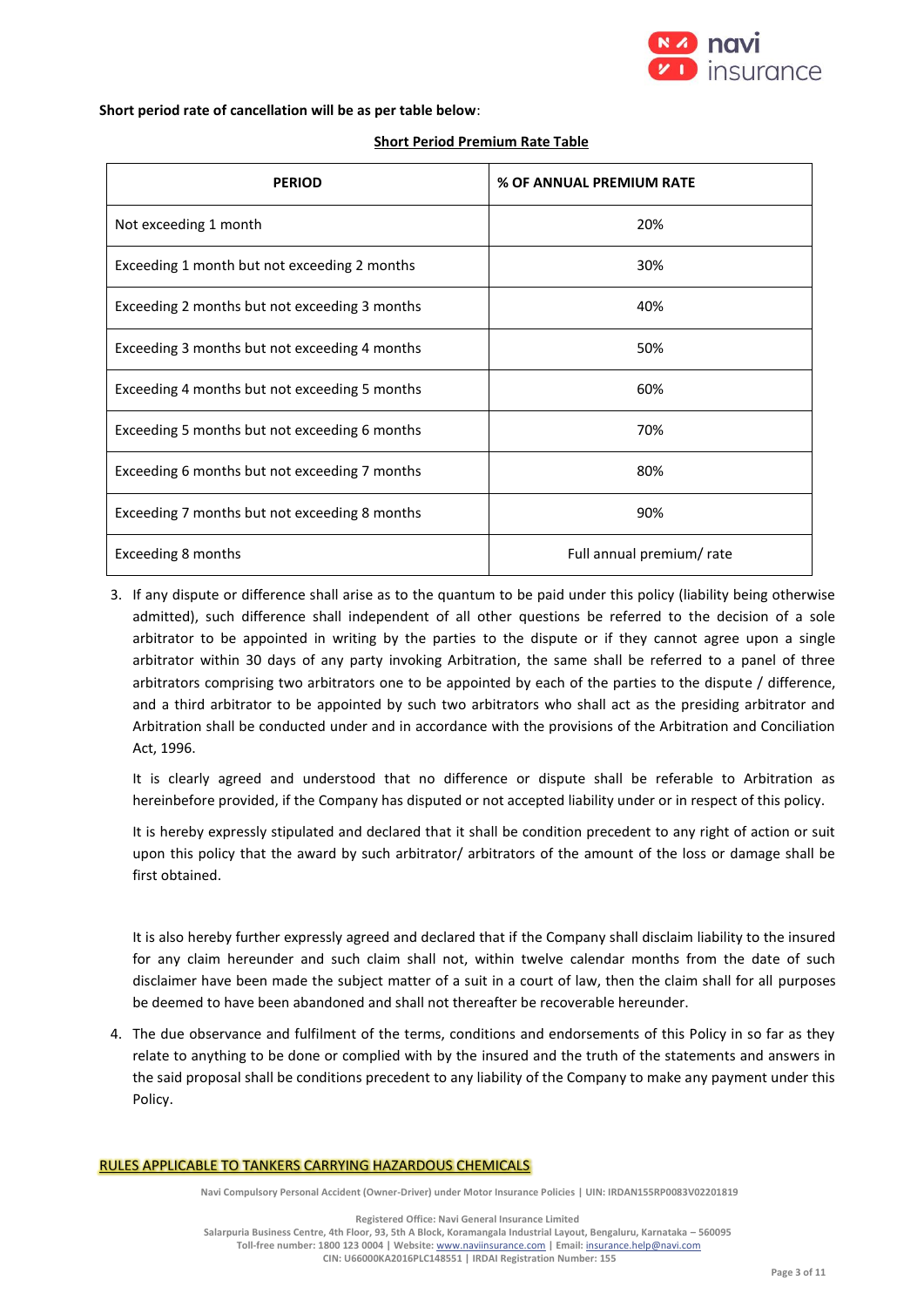

Rule 129-: A- Spark arrester six month from the date of commencement of Central Motor Vehicles (Amendment) Rules 1993, every goods carriage carrying goods of dangerous or hazardous nature to human life, shall be fitted with a spark arrester.

## Rule 131-: **Responsibility of the consignor for safe transport of dangerous or hazardous goods.**

- (1) It shall be responsibility of the consignor intending to transport any dangerous or hazardous goods listed in Table II, to ensure the following, namely:-
	- (a) the goods carriage has a valid registration to carry the said goods;
	- (b) the vehicle is equipped with necessary first-aid, safety equipment and antidotes as may be necessary to contain any accident;
	- (c) that transporter or the owner of the goods carriage has full and adequate information about the dangerous or hazardous goods being transported; and
	- (d) that the driver of the goods carriage is trained in handling the dangers posed during transport of such goods.
- (2) Every consignor shall supply to the owner of the goods carriage, full and adequate information about the dangerous or hazardous goods being transported as to enable owner and its driver to
	- (a) Comply with the requirements of rules 129 to 137 (both inclusive) of these rules and
	- (b) be aware of the risks created by such goods to health or safety or any person;
- (3) It shall be the duty of the consignor to ensure that the information is accurate and sufficient for the purpose of complying with the provisions of rules 129 to 137 (both inclusive ) of these rules.

#### Rule 132-: **Responsibility of the Transporter or owner of goods carriage.**

- (1) It shall be the responsibility of the owner of the goods carriage transporting any dangerous or hazardous goods ensure the following, namely: -
	- (a) that the goods carriage has a valid registration to carry the said goods and the said carriage is safe for the transport of the said goods and
	- (b) the vehicle is equipped with necessary first-aid, safety equipment, tool box and antidotes as may be necessary to contain any accident.
- (2) Every owner of a goods carriage shall, before undertaking the transportation of dangerous or hazardous goods in his goods carriage, satisfy himself that the information given by the consignor is full and accurate in all respects and correspond to the classification of such goods specified in rule 137.
- (3) The owner of goods carriage shall ensure that the driver of such carriage is given all the relevant information in writing as given in goods entrusted to him for transport and satisfy himself that such driver has sufficient understanding of the nature of such goods and the nature of the risks involved in the transport of such goods and is capable of taking appropriate action in case of an emergency.
- (4) The owner of the goods carriage dangerous or hazardous goods and the consignor of such goods shall lay down the route for each trip which the driver shall be bound to take unless directed or permitted otherwise by the Police Authorities. They shall also fix a time table for each trip to the destination and back with reference to the route so laid down.
- (5) It shall be the duty of the owner to ensure that the driver of the goods carriage carrying dangerous or hazardous goods holds a driving license as per provisions of rule 9 of these rules.

**Navi Compulsory Personal Accident (Owner-Driver) under Motor Insurance Policies | UIN: IRDAN155RP0083V02201819**

**Registered Office: Navi General Insurance Limited**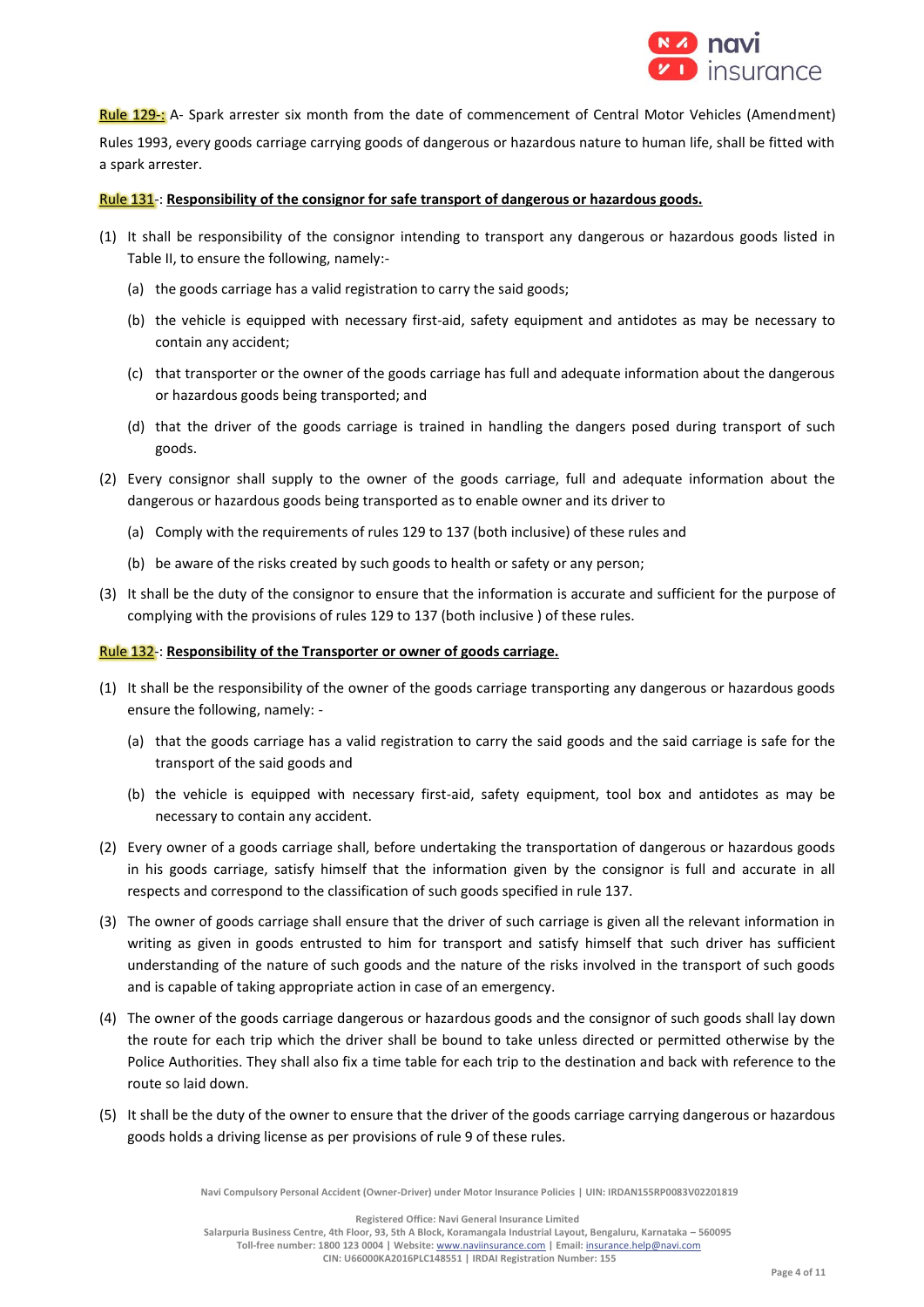

(6) Notwithstanding anything contained in rules 131 and 132, it shall be sufficient compliance of the provisions of these rules if the consignor transporting dangerous or hazardous goods and the owner of the goods carriage or the transporter abide by these conditions within six months after the date of coming into force of the Central Motor Vehicles (Amendment) Rules,1993.

## Rule 133- **Responsibility of the driver**

- (1) The driver of a goods carriage transporting dangerous or hazardous goods shall ensure that the information given to him in writing under sub-rule (3) of rule 132 is kept in the driver's cabin and is available at all times while the dangerous or hazardous goods to which it relates, are being transported.
- (2) Every driver of a goods carriage transporting any dangerous or hazardous goods shall observe at all times all the directions necessary for preventing fire, explosion or escape of dangerous or hazardous goods carried by him while the goods carriage is in motion and when it is not being driven he shall ensure that the goods carriage is parked in a place which is safe from fire, explosion and any other risk, and at all times the vehicle remains under the control and supervision of the driver or some other competent person above the age of 18 years.

#### **Sub-rule(1) of rule 9 of the principal rules :**

(1) One year from the date of commencement of Central Motor Vehicles (Amendment) Rules, 1993 any person driving a goods carriage carrying goods of dangerous or hazardous nature to human life shall, in addition to being the holder of a driving license to drive a transport vehicle also have the ability to read and write at least one Indian Language out of those specified in the VII schedule of the Constitution and English and also possess a certificate of having successfully passed a course consisting of following syllabus and periodicity connected with the transport of such goods.

Period of training 3 days

Place of training at any institute recognized by the State Government

## **Syllabus**

#### **A) Defensive driving**

## **Duration of Training for A & B – 1 st and 2nd day**

- Questionnaire
- Cause of accidents
- Accidents statistics
- Driver's personal fitness
- Car condition
- Breaking distance
- Highway driving
- Road/Pedestrian crossing
- Railway crossing
- Adapting to weather
- Head on collision
- Rear end collision
- Night driving

**Navi Compulsory Personal Accident (Owner-Driver) under Motor Insurance Policies | UIN: IRDAN155RP0083V02201819**

**Registered Office: Navi General Insurance Limited**

**Salarpuria Business Centre, 4th Floor, 93, 5th A Block, Koramangala Industrial Layout, Bengaluru, Karnataka – 560095 Toll-free number: 1800 123 0004 | Website:** [www.naviinsurance.com](http://www.naviinsurance.com/) **| Email:** [insurance.help@navi.com](mailto:insurance.help@navi.com)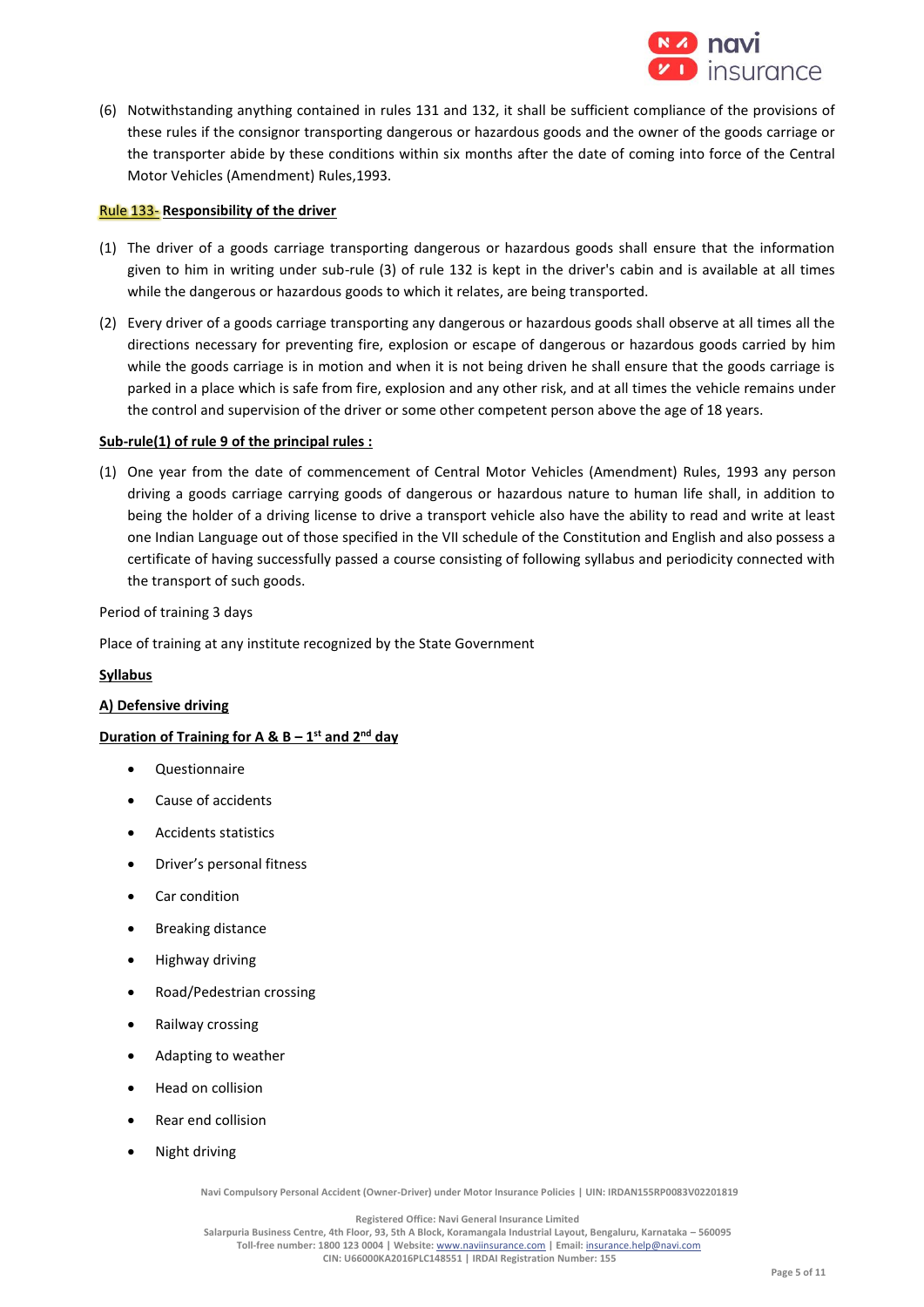

• Films and discussion

## **B) Advanced driving skills and training**

- *i. Discussion*
	- Before starting -check list
		- o outside/below/near vehicle
		- o product side
		- o inside vehicle
	- During driving -correct speed/gear -signalling
		- o lane control
		- o overtaking/giving side
		- o speed limit/safe distance
		- o driving on slopes
	- Before Stopping -safe stopping place
		- o signalling, road width,
		- o condition
	- After stopping -preventing vehicle movement
		- o wheel locks
		- o vehicle attendance
	- Night driving
- ii. Field test/training-1 driver at a time.

## **C) Product safety**

## **Duration of training for C 3rd day**

- UN panel -UN classification
	- o Toxicity, Flammability, other definitions.
- Product Information -TREMCARDS
	- o CISMSDS
	- o importance of temperature pressure, level.
	- o Explosive limits
	- o Knowledge about equipment
- Emergency procedure -Communication
	- o Spillage handling
	- o Use of FEE

**Navi Compulsory Personal Accident (Owner-Driver) under Motor Insurance Policies | UIN: IRDAN155RP0083V02201819**

**Registered Office: Navi General Insurance Limited**

**Salarpuria Business Centre, 4th Floor, 93, 5th A Block, Koramangala Industrial Layout, Bengaluru, Karnataka – 560095 Toll-free number: 1800 123 0004 | Website:** [www.naviinsurance.com](http://www.naviinsurance.com/) **| Email:** [insurance.help@navi.com](mailto:insurance.help@navi.com)

**CIN: U66000KA2016PLC148551 | IRDAI Registration Number: 155**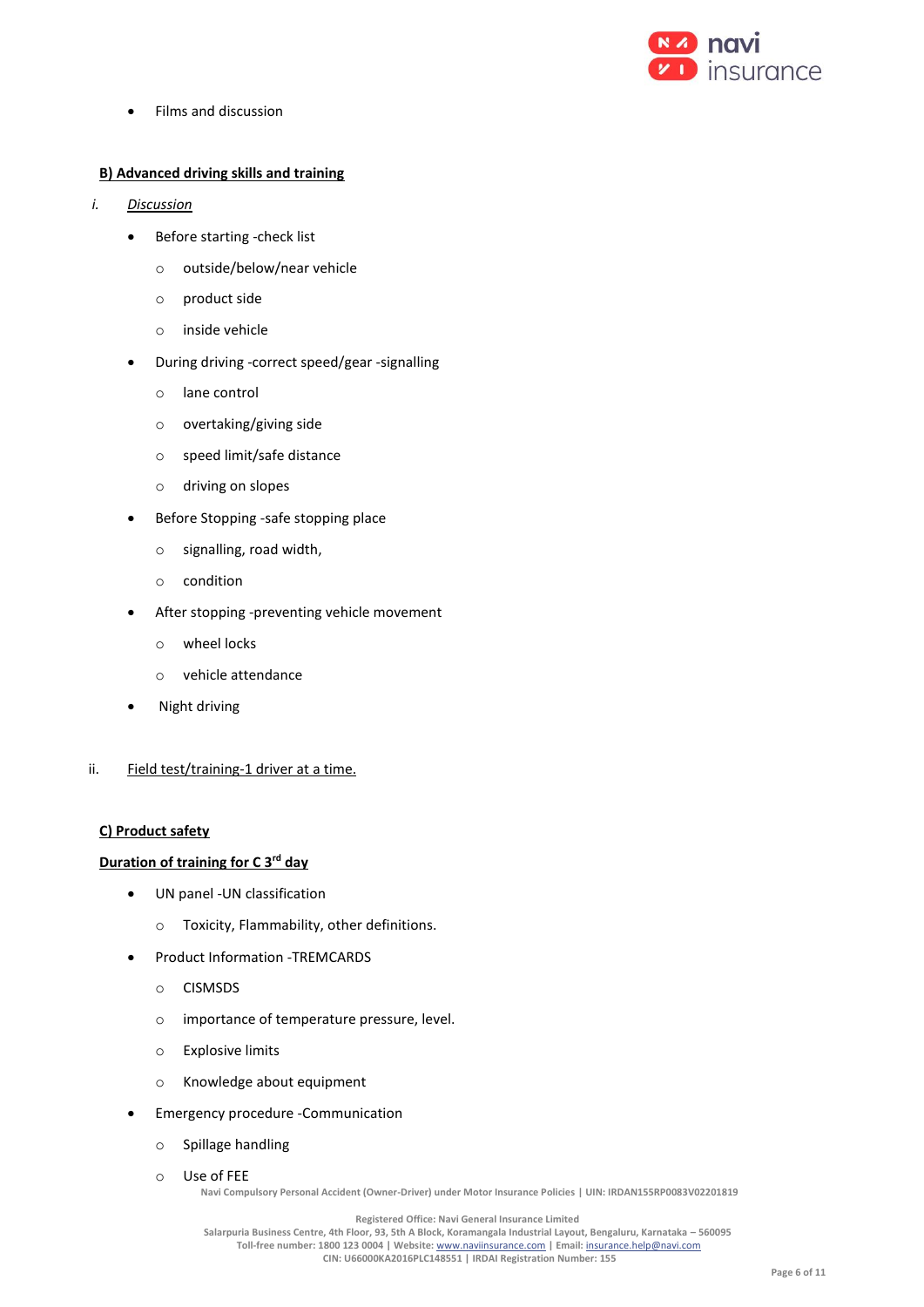

- o Fire fighting
- o First aid
- o Toxic release control
- o protection of wells, rivers, lakes, etc.
- o Use of protective equipment
- o knowledge about valves etc

## **GRIEVANCE REDRESSAL PROCEDURE:**

At Navi General Insurance, we want your relationship with insurance to soar beyond what you've experienced yet. To understand, appreciate, and enjoy insurance—we're here for you. You can connect with us on the following channels.

- **a.** Call us on our Toll Free **1800 123 0004** (From 8 am to 8 pm) for any queries that you may have!
- **b.** Email your queries to [insurance.help@navi.com](mailto:insurance.help@navi.com) .
- **c.** For Senior Citizens, we have a special cell and our Senior Citizen Customers can email us at [seniorcare@navi.com](mailto:seniorcare@navi.com) for priority resolution.
- **d.** Visit our websit[e www.naviinsurance.com](http://www.naviinsurance.com/) to register your policy related requests.
- **e.** Please walk into any of our branches or partner locations
- **f.** You can also dispatch your letters to us at:

Navi General Insurance Limited

Corporate Office: Salarpuria Business Centre,

- 4th B Cross Road, 5th Block,
- Koramangala Industrial Layout,
- Bengaluru, Karnataka 560095

We request you to please mention your complete details: Full Name, Policy Number and Contact Details in all your communications, to enable our customer experience expert to connect with you and provide you with the quickest possible solution.

We'll make sure to acknowledge your service request within 3 working days—and try and resolve it to your satisfaction within 15 working days. That's a promise!

## **Escalation**

Level 1: While we attempt to give you best-in-class and prompt resolution for any concerns— sometimes it may not be perfect. If you felt that you weren't offered a perfect resolution, please feel free to share your feedback to our Customer Experience team at [Manager.CustomerExperience@navi.com](mailto:Manager.CustomerExperience@navi.com)

Level 2: If you still are not happy about the resolution provided, then you may please write to our Head Customer Experience and Redressal Manager at [Head.CustomerExperience@navi.com](mailto:Head.CustomerExperience@navi.com) or contact GRO at **022-40018100.**

**Navi Compulsory Personal Accident (Owner-Driver) under Motor Insurance Policies | UIN: IRDAN155RP0083V02201819**

**Registered Office: Navi General Insurance Limited**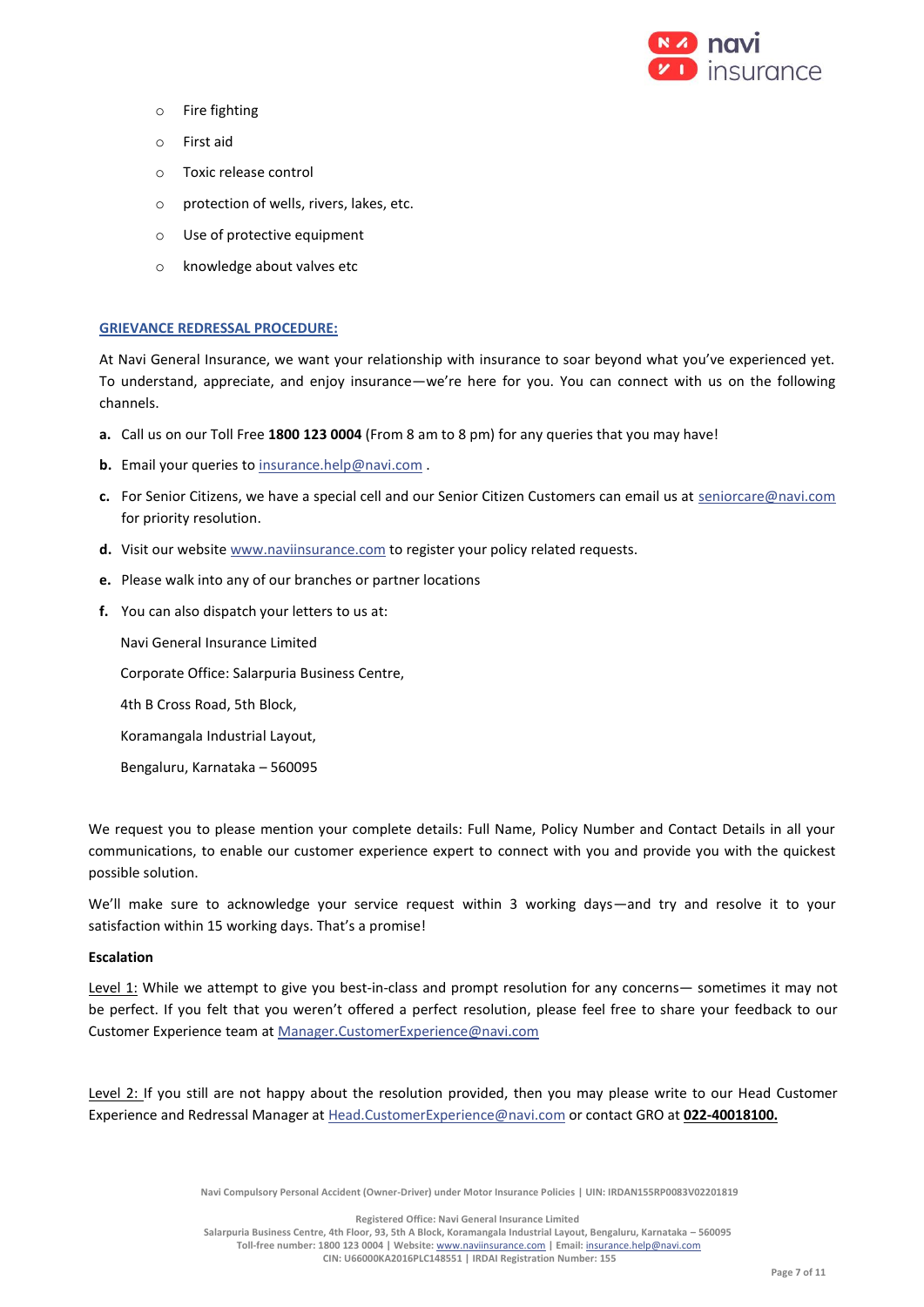

Level 3 : If you are not happy with the resolution, you may approach IRDAI by calling on the Toll-Free no. **155255 (or) 1800 4254 732.** You can also register an online complaint on the websit[e http://igms.irda.gov.in.](http://igms.irda.gov.in/)

If your concern remains unresolved till one month from the date of registering your complaint, you may please approach the Insurance Ombudsman for redressal. To know who your Insurance Ombudsman is, simply refer to the Ombudsman list overleaf.

Contact details of Insurance Ombudsman are available at our websit[e www.naviinsurance.com](http://www.naviinsurance.com/)

OMBUDSMAN AND ADDRESSES: Refer the below link <http://ecoi.co.in/ombudsman.html>

## **NAMES OF OMBUDSMAN AND ADDRESSES OF OMBUDSMAN CENTRES**

| S. No. | <b>Contact Details</b>                                                                                                                                                                                                                                                        | <b>Jurisdiction of Office</b>                                                       |
|--------|-------------------------------------------------------------------------------------------------------------------------------------------------------------------------------------------------------------------------------------------------------------------------------|-------------------------------------------------------------------------------------|
| 1.     | <b>AHMEDABAD</b><br>Office of the Insurance Ombudsman,<br>Jeevan Prakash Building, 6th Floor,<br>Tilak Marg, Relief Road,<br>Ahmedabad - 380 001.<br>Tel.: 079 - 25501201/02/05/06<br>Email: bimalokpal.ahmedabad@ecoi.co.in                                                  | State of Gujarat and Union Territories of Dadra &<br>Nagar Haveli and Daman and Diu |
| 2.     | <b>BENGALURU</b><br>Office of the Insurance Ombudsman,<br>Jeevan Soudha Building,<br>PID No. 57-27-N-19,<br>Ground Floor, 19/19, 24th Main Road,<br>JP Nagar, 1st Phase,<br>Bengaluru - 560 078.<br>Tel.: 080 - 26652048 / 26652049<br>Email: bimalokpal.bengaluru@ecoi.co.in | Karnataka                                                                           |
| 3.     | <b>BHOPAL</b><br>Office of the Insurance Ombudsman,<br>Janak Vihar Complex, 2nd Floor,<br>6, Malviya Nagar, Opp. Airtel Office,<br>Near New Market, Bhopal - 462 003.<br>Tel.: 0755 - 2769201 / 2769202<br>Fax: 0755 - 2769203<br>Email: bimalokpal.bhopal@ecoi.co.in         | States of Madhya Pradesh and Chattisgarh                                            |
| 4.     | <b>BHUBANESHWAR</b><br>Officeof the Insurance Ombudsman,<br>62, Forest Park, Bhubneshwar - 751 009.<br>Tel.: 0674 - 2596461 / 2596455<br>Fax: 0674 - 2596429<br>Email: bimalokpal.bhubaneswar@ecoi.co.in                                                                      | State of Orissa                                                                     |

**Navi Compulsory Personal Accident (Owner-Driver) under Motor Insurance Policies | UIN: IRDAN155RP0083V02201819**

**Registered Office: Navi General Insurance Limited**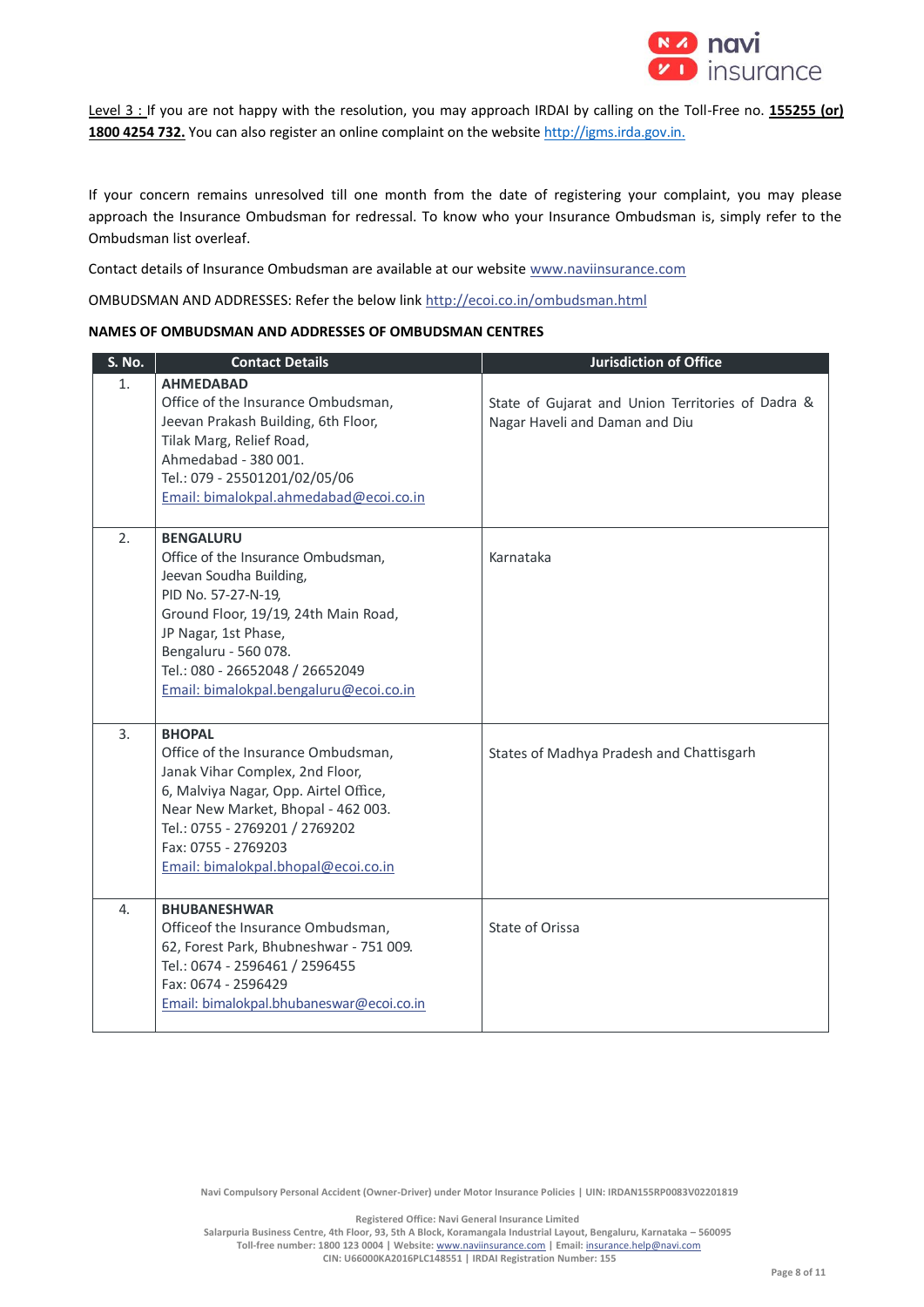

| 5.  | <b>CHANDIGARH</b>                                                                                                                                                                                                                                                                           |                                                                                                                                    |
|-----|---------------------------------------------------------------------------------------------------------------------------------------------------------------------------------------------------------------------------------------------------------------------------------------------|------------------------------------------------------------------------------------------------------------------------------------|
|     | Office of the Insurance Ombudsman,<br>S.C.O. No. 101, 102 & 103, 2nd Floor,<br>Batra Building, Sector 17 - D,<br>Chandigarh - 160 017.<br>Tel.: 0172 - 2706196 / 2706468                                                                                                                    | States of Punjab, Haryana, Himachal Pradesh,<br>Jammu & Kashmir and Union territory of<br>Chandigarh                               |
|     | Fax: 0172 - 2708274<br>Email: bimalokpal.chandigarh@ecoi.co.in                                                                                                                                                                                                                              |                                                                                                                                    |
| 6.  | <b>CHENNAI</b><br>Office of the Insurance Ombudsman,<br>Fatima Akhtar Court, 4th Floor, 453,<br>Anna Salai, Teynampet,<br>Chennai - 600 018.<br>Tel.: 044 - 24333668 / 24335284<br>Fax: 044 - 24333664<br>Email: bimalokpal.chennai@ecoi.co.in                                              | State of Tamil Nadu and Union Territories -<br>Pondicherry Town and Karaikal (which are part of<br>Union Territory of Pondicherry) |
| 7.  | <b>DELHI</b><br>Office of the Insurance Ombudsman,<br>2/2 A, Universal Insurance Building,<br>Asaf Ali Road, New Delhi - 110 002.<br>Tel.: 011 - 23232481 / 23213504<br>Fax: 011 - 23230858<br>Email: bimalokpal.delhi@ecoi.co.in                                                           | State of Delhi                                                                                                                     |
| 8.  | <b>GUWAHATI</b><br>Office of the Insurance Ombudsman,<br>Jeevan Nivesh, 5th Floor,<br>Nr. Panbazar Over Bridge, S.S. Road,<br>Guwahati - 781001 (ASSAM).<br>Tel.: 0361 - 2132204 / 2132205<br>Fax: 0361 - 2732937<br>Email: bimalokpal.guwahati@ecoi.co.in                                  | States of Assam, Meghalaya, Manipur, Mizoram,<br>Arunachal Pradesh, Nagaland and Tripura                                           |
| 9.  | <b>HYDERABAD</b><br>Office of the Insurance Ombudsman,<br>6-2-46, 1st floor, "Moin Court",<br>Lane Opp. Saleem Function Palace,<br>A. C. Guards, Lakdi-Ka-Pool,<br>Hyderabad - 500 004.<br>Tel.: 040 - 65504123 / 23312122<br>Fax: 040 - 23376599<br>Email: bimalokpal.hyderabad@ecoi.co.in | States of Andhra Pradesh, Telangana and Union<br>Territory of Yanam - a part of the Union Territory of<br>Pondicherry              |
| 10. | <b>JAIPUR</b><br>Office of the Insurance Ombudsman,<br>Jeevan Nidhi - II Bldg., Gr. Floor,<br>Bhawani Singh Marg, Jaipur - 302 005.<br>Tel.: 0141 - 2740363<br>Email: bimalokpal.jaipur@ecoi.co.in                                                                                          | State of Rajasthan                                                                                                                 |
| 11  | <b>ERNAKULAM</b><br>Office of the Insurance Ombudsman,<br>2nd Floor, Pulinat Bldg.,<br>Opp. Cochin Shipyard, M. G. Road,<br>Ernakulam - 682 015.<br>Tel.: 0484 - 2358759 / 2359338<br>Fax: 0484 - 2359336<br>Email: bimalokpal.ernakulam@ecoi.co.in                                         | Kerala, Lakshadweep, Mahe-a part of Pondicherry                                                                                    |

**Navi Compulsory Personal Accident (Owner-Driver) under Motor Insurance Policies | UIN: IRDAN155RP0083V02201819**

**Registered Office: Navi General Insurance Limited**

**Salarpuria Business Centre, 4th Floor, 93, 5th A Block, Koramangala Industrial Layout, Bengaluru, Karnataka – 560095**

**Toll-free number: 1800 123 0004 | Website:** [www.naviinsurance.com](http://www.naviinsurance.com/) **| Email:** [insurance.help@navi.com](mailto:insurance.help@navi.com)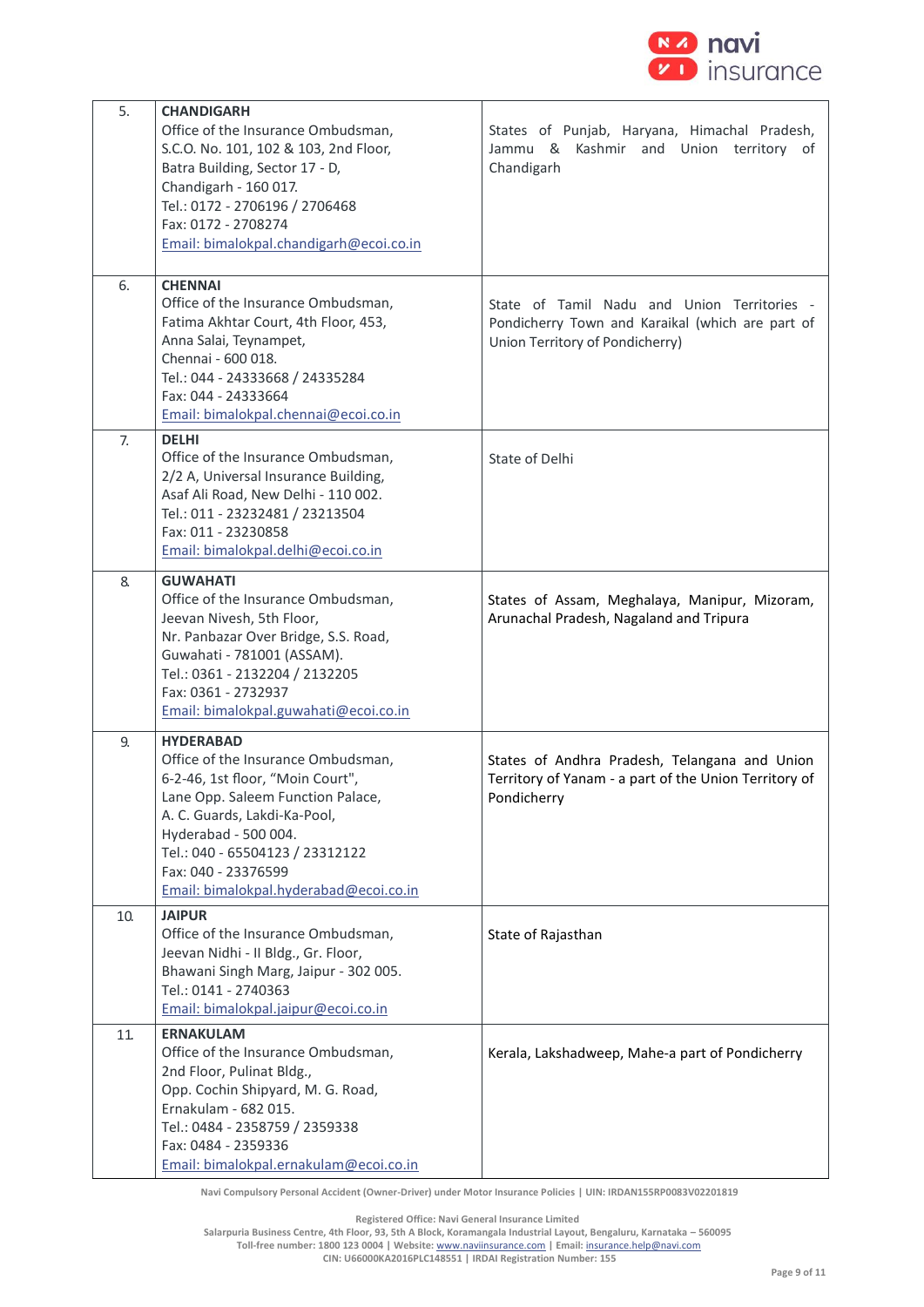

| 12. | <b>KOLKATA</b><br>Office of the Insurance Ombudsman,<br>Hindustan Bldg. Annexe, 4th Floor,<br>4, C.R. Avenue, Kolkata - 700 072.<br>Tel.: 033 - 22124339 / 22124340<br>Fax: 033 - 22124341<br>Email: bimalokpal.kolkata@ecoi.co.in                            | States of West Bengal, Sikkim and Union Territories<br>of Andaman and Nicobar Islands                                                                                                                                                                                                                                                                                                                                                                                                                            |
|-----|---------------------------------------------------------------------------------------------------------------------------------------------------------------------------------------------------------------------------------------------------------------|------------------------------------------------------------------------------------------------------------------------------------------------------------------------------------------------------------------------------------------------------------------------------------------------------------------------------------------------------------------------------------------------------------------------------------------------------------------------------------------------------------------|
| 13. | <b>LUCKNOW</b><br>Office of the Insurance Ombudsman,<br>6th Floor, Jeevan Bhawan,<br>Phase-II, Nawal Kishore Road,<br>Hazratganj, Lucknow - 226 001.<br>Tel.: 0522 - 2231330 / 2231331<br>Fax: 0522 - 2231310<br>Email: bimalokpal.lucknow@ecoi.co.in         | District of Uttar Pradesh: Lalitpur, Jhansi, Mahoba,<br>Hamirpur, Banda, Chitrakoot, Allahabad, Mirzapur,<br>Sonbhabdra,<br>Fatehpur,<br>Pratapgarh,<br>Jaunpur,<br>Varansi, Gazipur, Jalaun, Kanpur, Lucknow, Unnao,<br>Sitapur, Lakhimpur, Bahraich, Barabanki, Raebareli,<br>Sravasti, Gonda, Faizabad, Amethi, Kaushambi,<br>Basti,<br>Ambedkarnagar,<br>Balrampur,<br>Sulanpur,<br>Maharajganj,<br>Santkabirnagar,<br>Azamgarh,<br>Kaushinagar, Gorkhpur, Deoria, Mau, Chandauli,<br>Ballia, Sidharathnagar |
| 14. | <b>MUMBAI</b><br>Office of the Insurance Ombudsman,<br>3rd Floor, Jeevan Seva Annexe, S. V. Road,<br>Santacruz (W), Mumbai - 400 054.<br>Tel.: 022 - 26106552 / 26106960<br>Fax: 022 - 26106052<br>Email: bimalokpal.mumbai@ecoi.co.in                        | States of Goa, Mumbai Metropolitan<br>Region excluding Navi Mumbai & Thane                                                                                                                                                                                                                                                                                                                                                                                                                                       |
| 15. | <b>NOIDA</b><br>Office of the Insurance Ombudsman,<br>Bhagwan Sahai Palace, 4th Floor,<br>Main Road, Naya Bans, Sector 15,<br>Distt: Gautam Buddh Nagar,<br>U. P. - 201301.<br>Tel.: 0120 - 2514250 / 2514252 / 2514253<br>Email: bimalokpal.noida@ecoi.co.in | States of Uttaranchal and the following Districts of<br>Uttar Pradesh: Agra, Aligarh, Bagpat, Bareilly, Bijnor,<br>Budaun, Bulandshehar, Etah, Kanooj, Mainpuri,<br>Mathura, Meerut, Moradabad, Muzaffarnagar,<br>Oraiyya, Pilibhit, Etawah, Farrukhabad, Firozabad,<br>Budh<br>Nagar,<br>Ghaziabad,<br>Gautam<br>Hardoi,<br>Shahjahanpur, Hapur, Shamli, Rampur, Kashganj,<br>Sambhal,<br>Amroha,<br>Kanshiramnagar,<br>Hathras,<br>Saharanpur                                                                  |
| 16. | <b>PATNA</b><br>Office of the Insurance Ombudsman,<br>1st Floor, Kalpana Arcade Building,<br>Bazar Samiti Road, Bahadurpur,<br>Patna - 800 006.<br>Tel.: 0612-2680952<br>Email: bimalokpal.patna@ecoi.co.in                                                   | States of Bihar and Jharkhand                                                                                                                                                                                                                                                                                                                                                                                                                                                                                    |
| 17. | <b>PUNE</b><br>Office of the Insurance Ombudsman,<br>Jeevan Darshan Bldg., 3rd Floor,<br>C.T.S. No. 195 to 198, N. C. Kelkar Road,<br>Narayan Peth, Pune - 411 030.<br>Tel.: 020 - 41312555<br>Email: bimalokpal.pune@ecoi.co.in                              | States of Maharashtra, Area of Navi Mumbai and<br>Thane excluding Mumbai Metropolitan Region                                                                                                                                                                                                                                                                                                                                                                                                                     |

**Navi Compulsory Personal Accident (Owner-Driver) under Motor Insurance Policies | UIN: IRDAN155RP0083V02201819**

**Registered Office: Navi General Insurance Limited**

**Salarpuria Business Centre, 4th Floor, 93, 5th A Block, Koramangala Industrial Layout, Bengaluru, Karnataka – 560095 Toll-free number: 1800 123 0004 | Website:** [www.naviinsurance.com](http://www.naviinsurance.com/) **| Email:** [insurance.help@navi.com](mailto:insurance.help@navi.com)

**CIN: U66000KA2016PLC148551 | IRDAI Registration Number: 155**